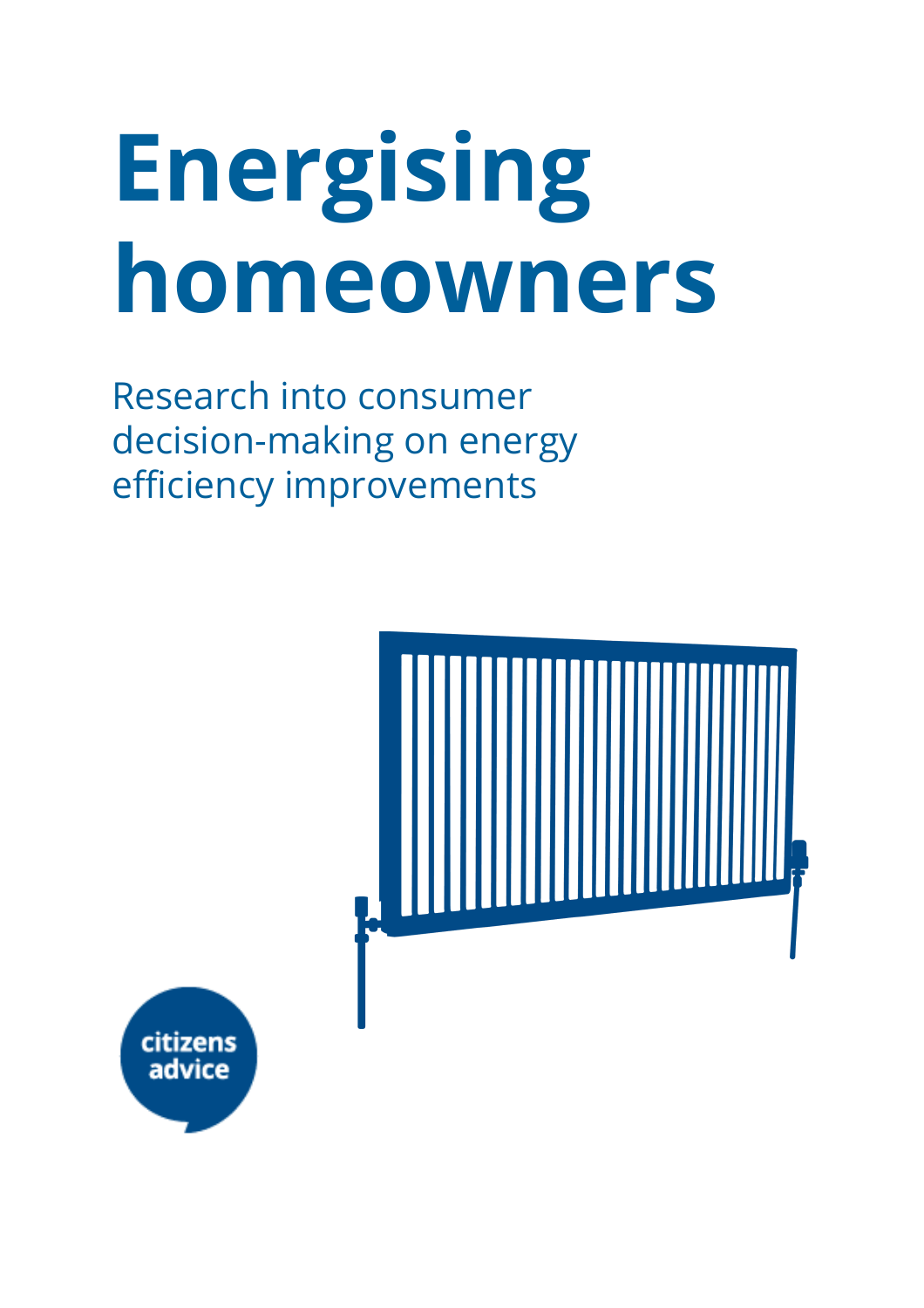## **Contents**

| <b>Introduction</b>                                |                   |
|----------------------------------------------------|-------------------|
| <b>Context</b>                                     | 4                 |
| <b>Attitudes to energy efficiency improvements</b> | 6                 |
| <b>Driving behaviour change</b>                    |                   |
| Inspiring trust                                    | 8                 |
| <b>Motivating consumers</b>                        | 10                |
| Help to pay for energy efficiency measures         | $12 \overline{ }$ |
| High quality delivery                              | 13                |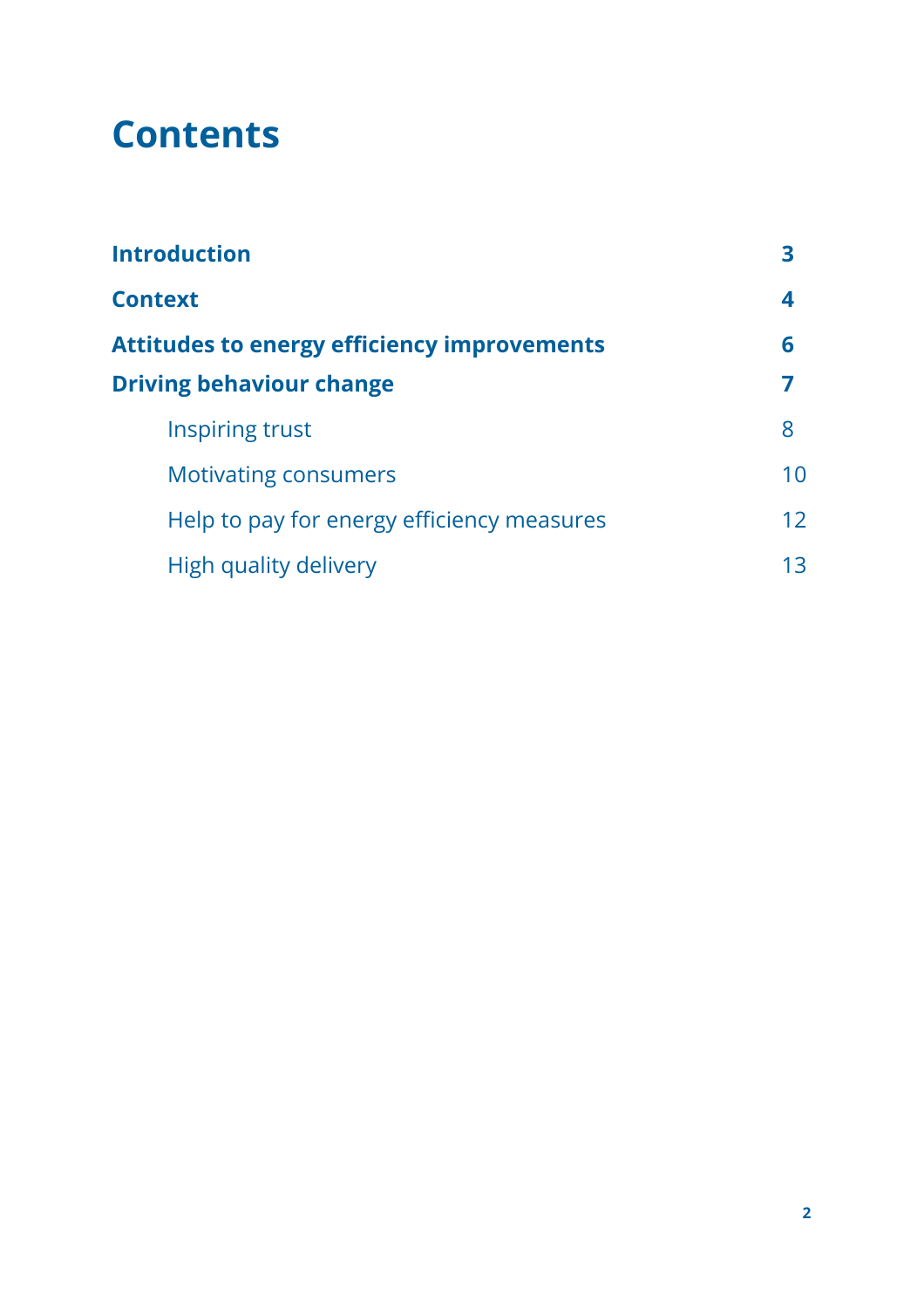# **Introduction**

There is a clear consumer case for making homes more energy efficient. Energy efficiency is one of the best ways to control bills in the long run. It can reduce fuel poverty, bringing a dividend in health and social benefits. It can also cut the cost of reducing our carbon emissions, a cost that energy consumers too often pick up.

Effective energy efficiency policies can make a big difference. Between 2004 and 2014 household energy consumption fell by on average 28% per person<sup>1</sup>. Energy efficiency upgrades played a significant role. For gas consumption, two-thirds of reductions between 2006 and 2010 were down to improved home energy efficiency<sup>2</sup>.

More progress is needed if governments are to meet their carbon and fuel poverty targets. All homes are rated from A to G for energy efficiency, and around 75% of Great Britain's houses still have an energy-efficiency rating of D or below<sup>3</sup>. But since 2013, progress upgrading homes has slowed markedly.

Energy efficiency policy is now at a crossroads. The UK government has indicated it will focus subsidies on helping households in fuel poverty (through the next Energy Company Obligation). We welcome this focus<sup>4</sup>. However it leaves a considerable gap in policies to encourage 'able-to-pay' households to install measures, with little or no public subsidy on offer.<sup>5</sup> In this context, designing effective incentives will be vital to increasing take-up<sup>6</sup>.

To support the development of policy in this area, we carried out research into how consumers think and make decisions about home energy efficiency improvements.On this basis, we make a number of recommendations for the design of a successful energy efficiency incentive policy.

<sup>&</sup>lt;sup>1</sup> DECC (2015) Energy Consumption in the UK. quoted in Policy Exchange, (2016) <u>[Efficient Energy](http://www.policyexchange.org.uk/publications/category/item/efficient-energy-policy)</u> [policy](http://www.policyexchange.org.uk/publications/category/item/efficient-energy-policy)

 $2$ CEBR (2011) British Gas Home Energy Report 2011, quoted in Policy Exchange (2016)

<sup>&</sup>lt;sup>3</sup> National Audit Office (2016) Green Deal and Energy Company Obligation

<sup>&</sup>lt;sup>4</sup> While noting that more needs to be done to make sure the Fuel Poverty Strategy for England is delivered.

<sup>5</sup>The situation is similar in Wales, (although support for households in fuel poverty is more extensive in Wales than England). One aim of the Welsh government's Energy Efficiency Strategy for Wales is to foster a market in Wales for energy efficiency measures for able-to-pay households, without additional subsidy.

<sup>&</sup>lt;sup>6</sup> Energy and Climate Change Select Committee (2016) <u>Report on home energy efficiency and</u> [demand reduction;](http://www.publications.parliament.uk/pa/cm201516/cmselect/cmenergy/552/55202.htm) Policy Exchange (2016)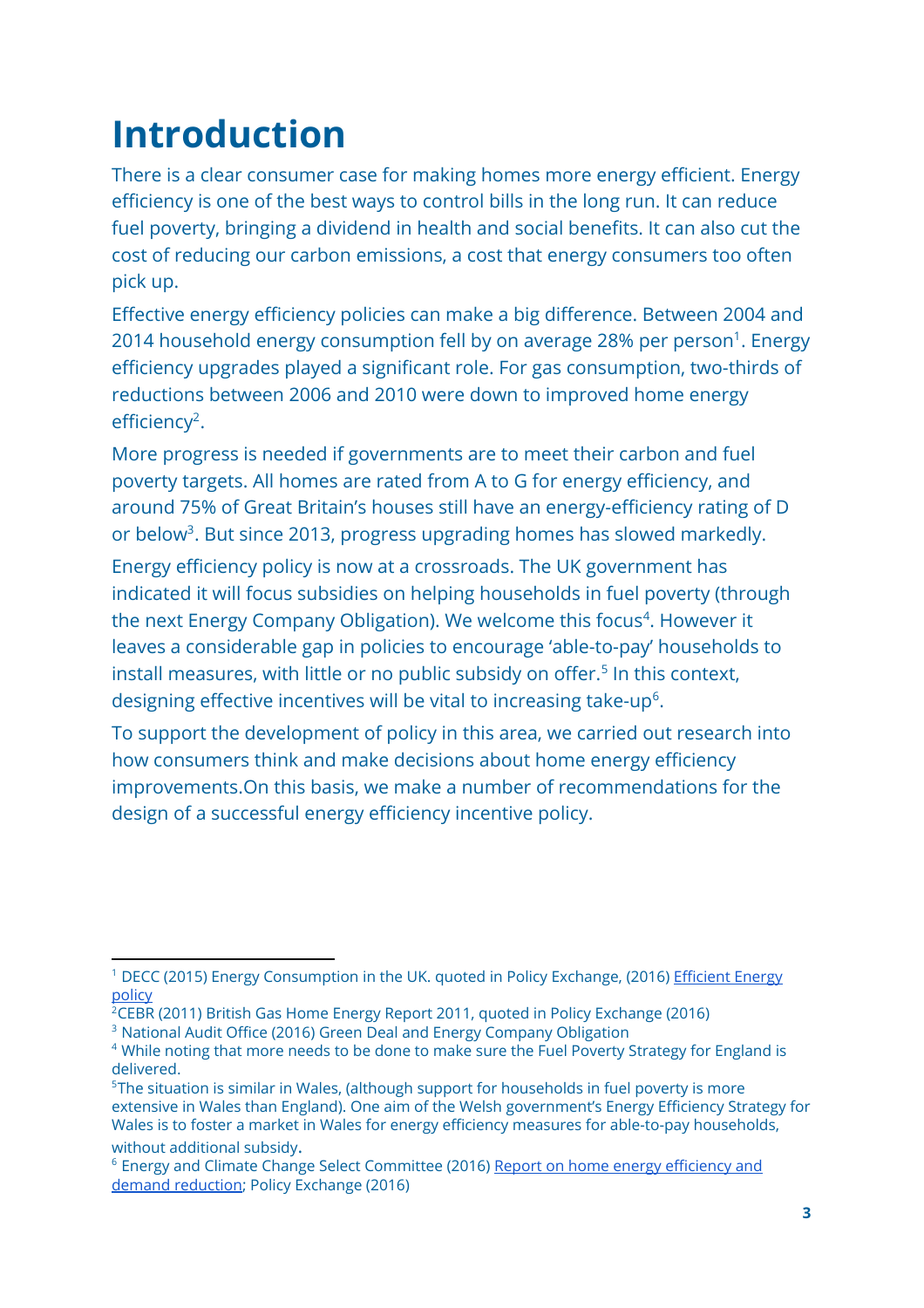# **Context**

The launch of the Green Deal and the Energy Company Obligation (ECO) in early 2013 was a major break from previous energy efficiency policies. The most fundamental change was Green Deal's attempt to get consumers themselves to pay for energy efficiency measures. This was done primarily by offering householders a 'pay-as-you-save' loan to cover the cost of installations. ECO was expected to top-up these householder contributions to meet the extra cost of solid wall insulation.

The Green Deal approach depended on consumer willingness to invest their own money in energy efficiency. It failed because it focused solely on facilitating access to financing, and did not address the challenge of motivating householders to take action. According to UK government research, the Green Deal and ECO did not have any impact on the proportion of consumers considering energy saving measures<sup>7</sup>. This was despite 84% of consumers being concerned about steep rises in energy prices. There was no clear target for the Green Deal but it helped improve only 14,000 homes<sup>8</sup>, well below the government's ambitions. Last summer, the only Green Deal finance provider closed as a result of the low take up.

The design of the Green Deal and ECO failed to adequately reflect consumer decision-making. Rather than assuming that householders will take economically rational decisions in terms of return on investment, we must try to understand non-financial motivations, and take into account consumers preference for short term gain and avoidance of loss<sup>9</sup>.

This research - carried out for Citizens Advice by Accent - provides a deeper understanding of the factors and process that influence consumer decision-making in this area. It consisted of a desk review of the available behavioural evidence and detailed qualitative research with a range of able-topay consumers in England and Wales<sup>10</sup>. A qualitative approach allowed us to gain detailed insight into consumer priorities, decision-making and likely responses to incentives.

<sup>&</sup>lt;sup>7</sup> DECC, 2013, <u>[Public Attitudes Tracker](https://www.gov.uk/government/uploads/system/uploads/attachment_data/file/254725/summary_wave_7_findings_decc_public_attitudes_tracker.pdf)</u>

<sup>&</sup>lt;sup>8</sup> National Audit Office (2016) [Green Deal and Energy Company Obligation](https://www.nao.org.uk/wp-content/uploads/2016/04/Green-Deal-and-Energy-Company-Obligation.pdf.)

<sup>&</sup>lt;sup>9</sup> Consumer Focus (2012) [What's in it for me?](http://webarchive.nationalarchives.gov.uk/20130503103454/http://www.consumerfocus.org.uk/files/2012/06/Whats-in-it-for-me-IA.pdf)

<sup>&</sup>lt;sup>10</sup> The full report can be found [here.](https://www.citizensadvice.org.uk/Global/CitizensAdvice/Energy/Driving%20Installation%20of%20Energy%20Efficiency%20Measures-%20Customer%20Research%20Findings.pdf) The qualitative research methodology was designed to overcome response biases that can undermine research in this area. To do this, the research placed energy efficiency within a wider decision-making context and used a range of group and individual tasks, including scenario work. Research was conducted with owner-occupiers, not in receipt of income-related benefits, living in properties built before 1993, without full loft and wall insulation. For the full methodology is set out in the Accent report.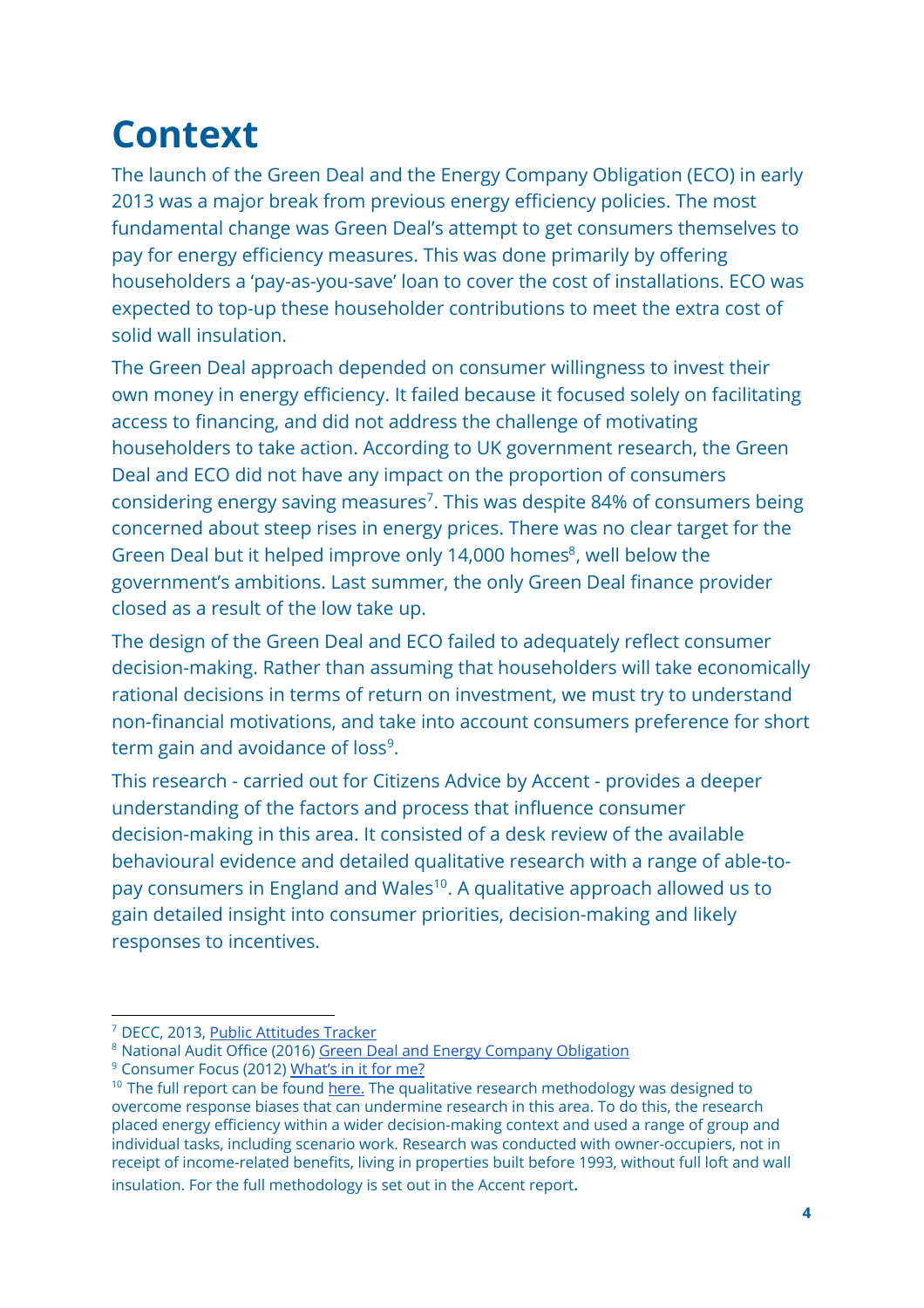# **Attitudes to energy efficiency improvements**

The research found that the challenges in motivating householders to invest in energy efficiency measures are significant.

Awareness and understanding of available measures is low. Savings on energy bills are not a sufficient motivation for able-to-pay consumers, who either feel their bills are manageable, or have adapted to any discomfort they may feel from living in a cold home. When making home improvements, they tend to be motivated by comfort and aesthetics rather can cost savings. While they can be motivated by the opportunity to increase the value of their home, they do not tend to think better energy efficiency would do this. Finally, they see little link to wider environmental issues, notably climate change.

Even if they were well-informed and motivated, householders feel a number of barriers would prevent them taking up measures, including:

- Upfront cost
- Uncertainty about return on investment
- Their own long-term plans and uncertainty about the future
- Disruption to the home, particularly with loft insulation
- A preference for the *status quo*
- Difficulty finding reliable and trustworthy tradespeople
- Mistrust of energy efficiency providers and their sales practices
- Complexity of measures and their opacity
- An unwillingness to consider paying for measures that have been subsidised in the past, for example loft insulation

The research suggests age can affect attitudes towards paying for energy efficiency measures. Younger householders tend to be more financially stretched and have numerous other spending priorities. They would be more reticent about investing a lump sum in energy efficiency measures, or simply feel that it would not be possible. Older householders tend to be more concerned with the concept of energy efficiency and more focused on the benefits of increased comfort. They also tend to have more disposable income and less immediate financial pressure. As a result, they are more ready to consider a large upfront investment, especially if a return can be demonstrated.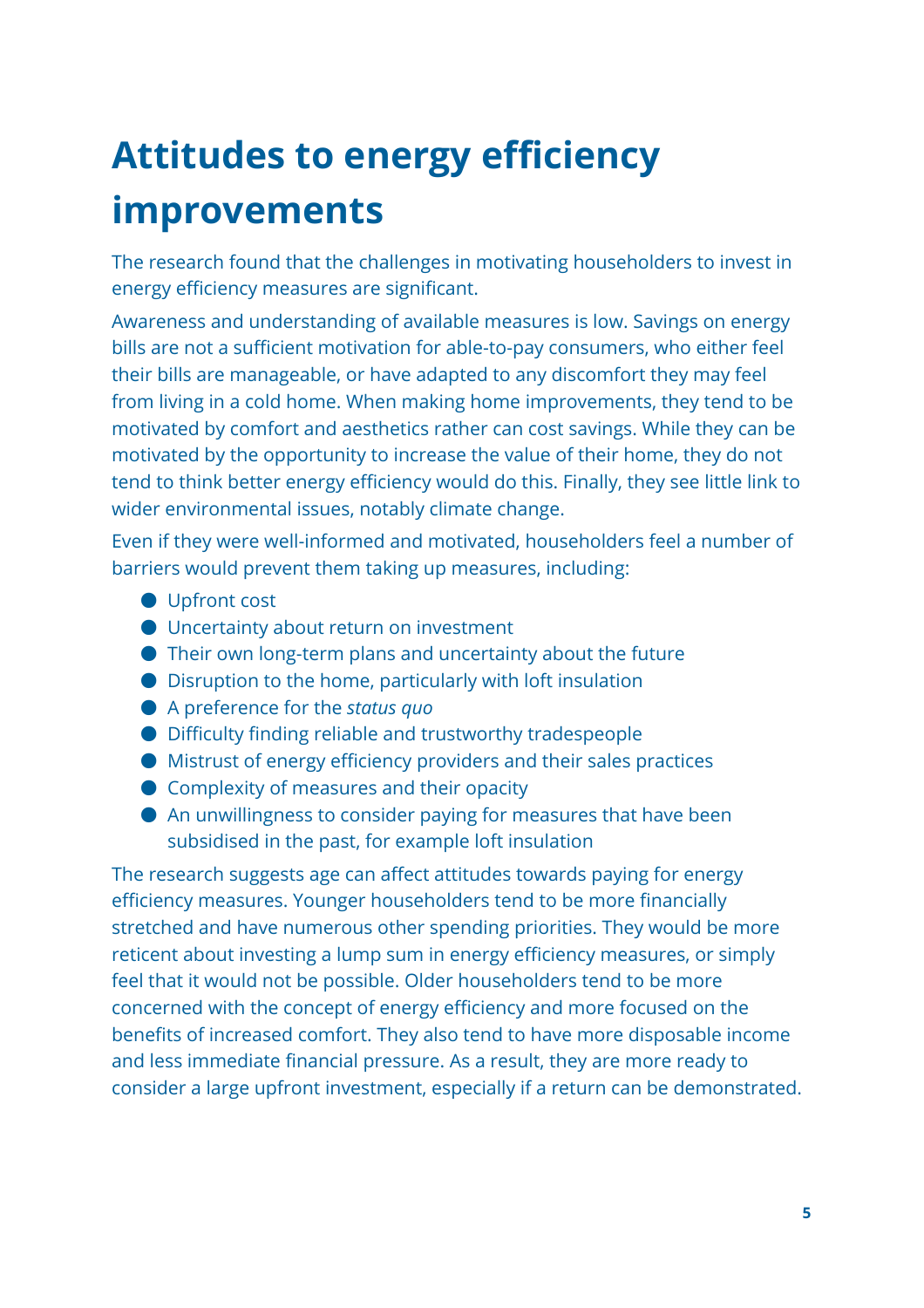# **Driving behaviour change**

Despite these significant challenges, the results point to many recommendations that together could help to encourage able-to-pay consumers to install energy efficiency measures.

These recommendations will only work in combination; first inspire trust, then motivate consumers, help those who are interested to easily access energy efficiency measures, and finally ensure high quality delivery of these measures, which in turn should further increase trust.



"I would invest in energy efficiency if the benefits are immediate and obvious when explained, it's affordable and didn't spoil the appearance of my home."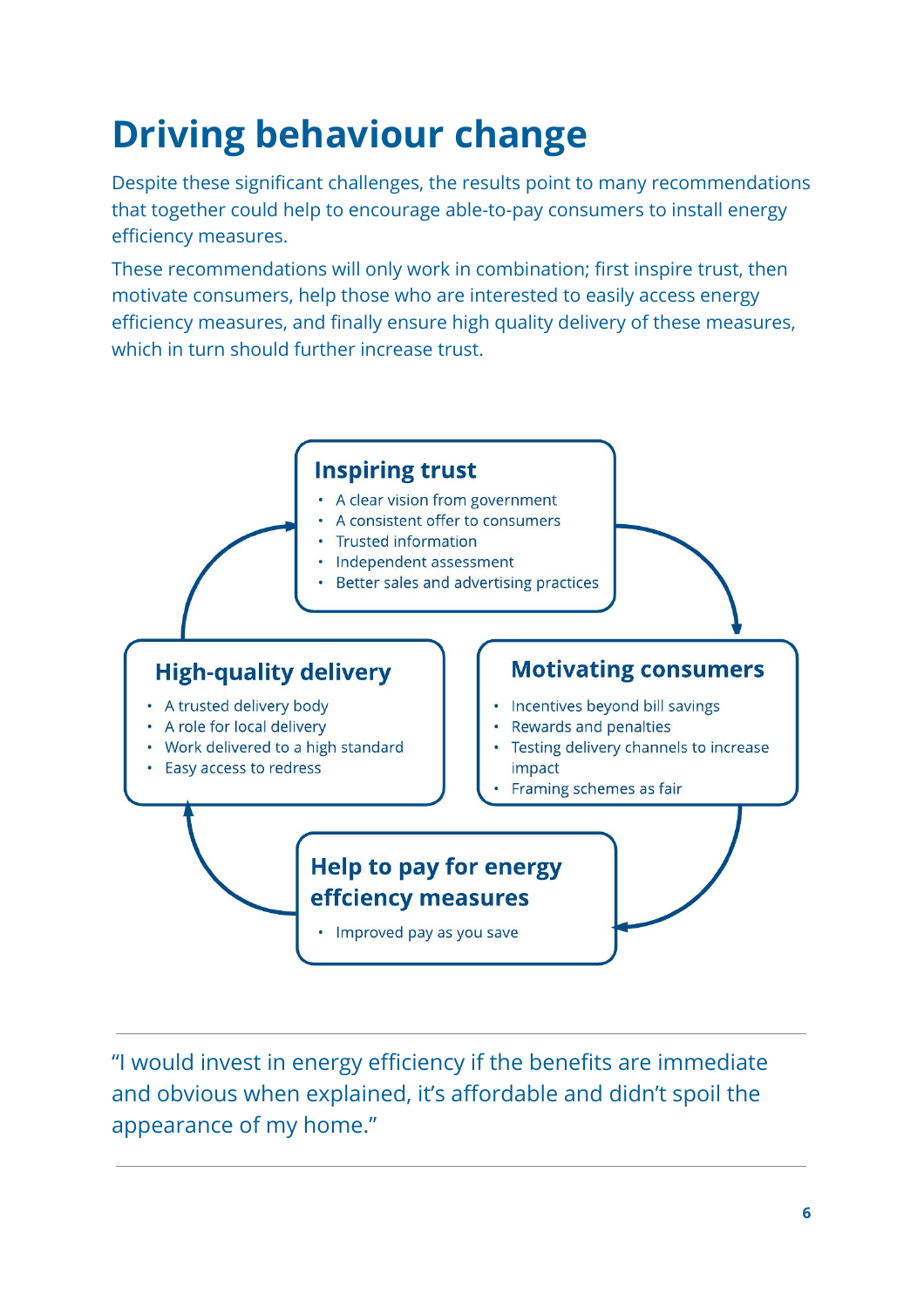We focus on measures that might lead to behaviour change, and also address how concerns about the fairness of policies in this area might be addressed.

Our recommendations suggest changes in public policy but also present a challenge to industry. Providers need to do more to deliver measures that are attractive to householders, and address concerns about aesthetics and  $disruption<sup>11</sup>$ .

<sup>&</sup>lt;sup>11</sup> Also of potential interest for energy efficiency providers are reports from our predecessor body: Consumer Focus (2012) [What's in it for me?;](http://webarchive.nationalarchives.gov.uk/20130503103454/http://www.consumerfocus.org.uk/files/2012/06/Whats-in-it-for-me-IA.pdf) Consumer Focus (2012) [What's in it for us?](http://webarchive.nationalarchives.gov.uk/20130503103454/http://www.consumerfocus.org.uk/publications/whats-in-it-for-us-learning-from-our-marketing-energy-efficiency)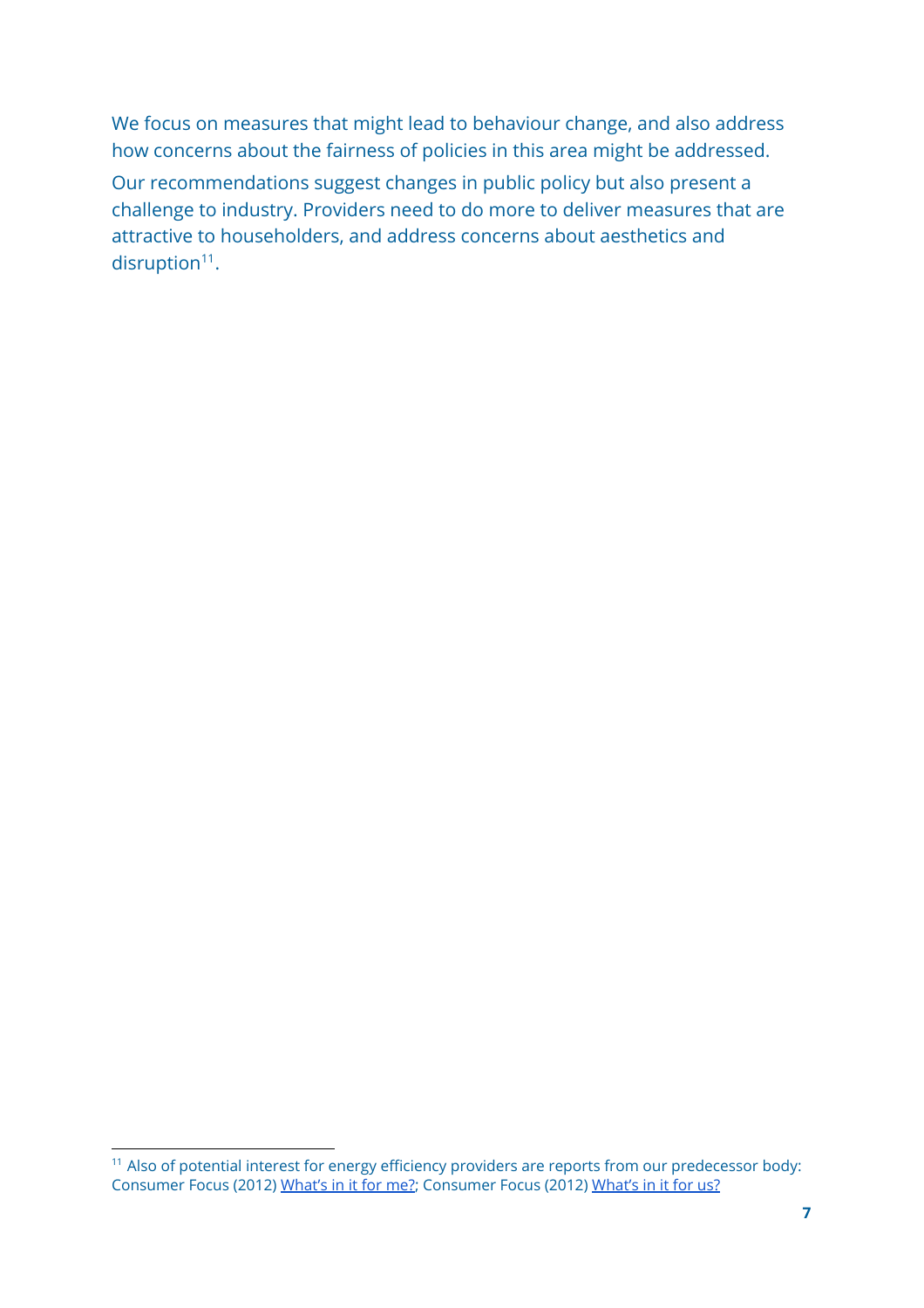## **Inspiring Trust**

#### **A clear vision from government**

Consumers are likely to respond better to incentive schemes if they are part of a wider narrative about why action is needed. Householders currently do not feel there has been convincing vision from government on home energy efficiency and individuals' role in it. They see government policy as inconsistent. Some think climate change is no longer a central government priority, casting doubt on how seriously they should take the issue<sup>12</sup>.

The UK and devolved governments,, and other stakeholders need to provide a consistent and clear message to householders about when and why they should be making improvements to their home.

Setting long term (non-binding) targets in terms of Energy Performance Certificate (EPC) standard would be a simple way of sending a message to consumers, as well as the supply chain.<sup>13</sup> In the context of a UK exit from the European Union, there is the potential for a reduction of VAT for energy saving measures, which could drive increased activity in the sector. Delivering this long-term vision, including through regulation, is likely to have more influence on consumer behaviour than advertising specific products or schemes.

#### **A consistent offer to consumers**

Inconsistent policies can reduce consumer confidence in energy efficiency schemes. Householders are put off engaging with energy efficiency because of their uncertainty around the offers open to them. They do not want to spend time applying only to find they don't qualify. Some have been left cynical by frequent changes to government schemes and worried that changes to regulations might mean action taken now will be deemed insufficient in future. Consumers do not always take up offers at the time they become available, and are more likely to make improvements at certain trigger points, for example when carrying out other renovation works. Consistent policies would help them do this.

Governments therefore need to design policies to provide a consistent and clear offer to consumers. Recent schemes have fallen short in this respect. The Green

<sup>&</sup>lt;sup>12</sup> We did not explore the extent to which consumers perceptions may differ between devolved and central governments.

<sup>&</sup>lt;sup>13</sup> This is already done through other policies, notably England's fuel poverty target. Government is already using EPC bands to set the long-term trajectory in other sectors.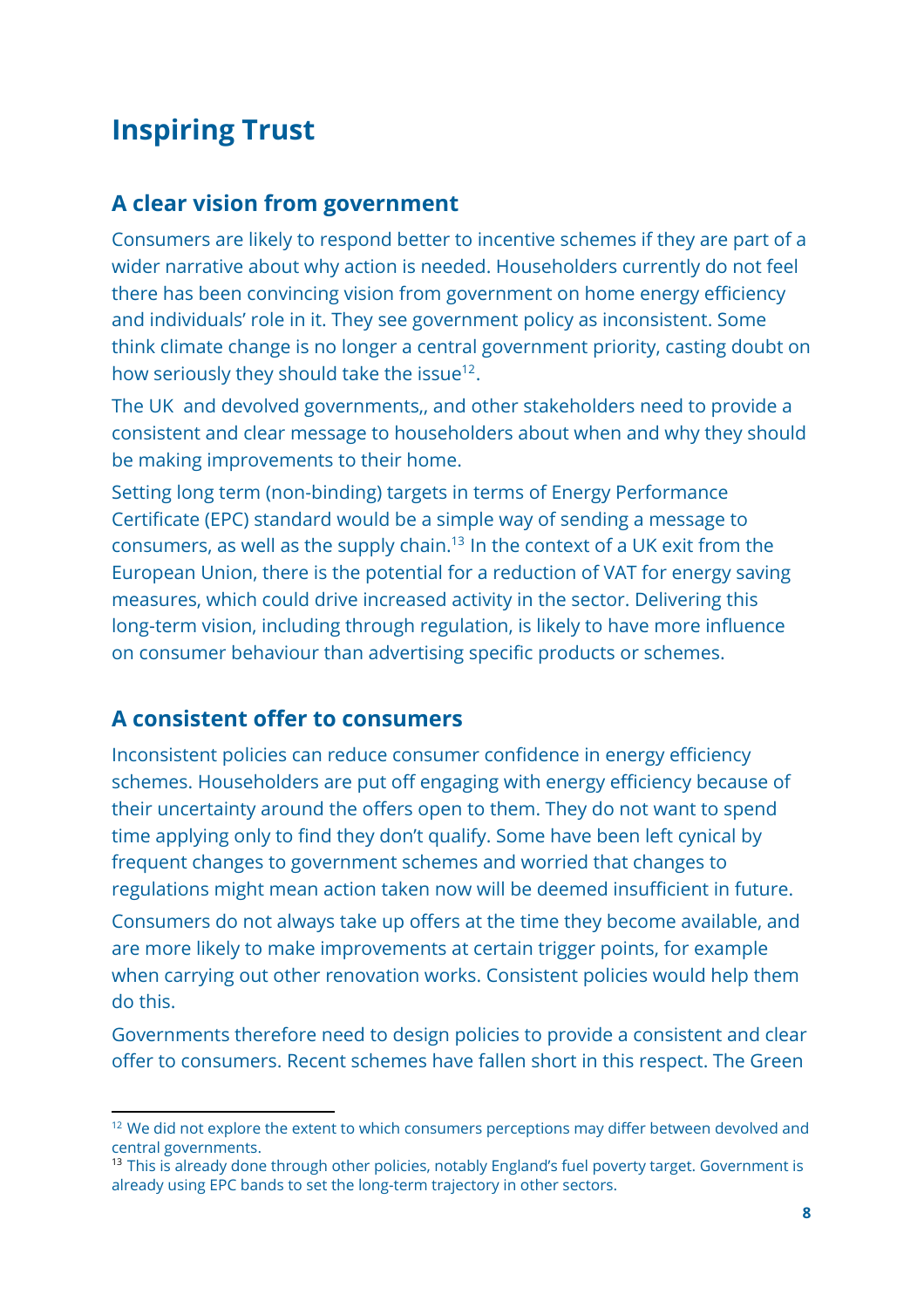Deal closed quickly and ECO support on offer from providers changes according to market trends.

#### **Trusted information**

Consumers can't engage in energy efficiency if they don't know or understand enough about it. They need information they feel they can trust about the benefits, costs, and return on investment. Greater engagement could be encouraged by improved information and advice provision.

Currently, energy efficiency advice and information is often delivered in a piecemeal way, including differences in national level provision in England and Wales<sup>14</sup>. An easily-identifiable, comprehensive, trustworthy and long-term source of information on energy efficiency and renewable measures would be helpful not just for consumers seeking advice, but also for firms and advice agencies dealing with consumers. Information on costs and savings is particularly important given specific consumer concerns in this area.

#### **Independent assessment**

Householders feel a professional assessment of the property would be an important step in the decision to install measures. To be convincing it would need to support any recommendations with clear numerical data. Consumers tend to feel that this assessment should be free of charge, particularly given the uncertainty about what next steps it could recommend.

#### **Better sales and advertising practices**

Consumers are also put off by energy efficiency firms increasingly taking what they see as 'hard sell' approach. They see providers as making spurious claims about costs, return on investment, and the availability of grants or other financial incentives. For householders, undermines and devalues the value of home energy efficiency as a whole. At Citizens Advice, we received significant numbers of cases related to potential scams using the name of the Green Deal<sup>15</sup>.

Government can play a leading role here. Inconsistent and complex UK government policies and messages have made it harder for even

<sup>&</sup>lt;sup>14</sup> Georgia Klein (2015). [Strengthening and streamlining energy advice and redress:](https://www.citizensadvice.org.uk/Global/CitizensAdvice/Energy/Strengthening%20and%20streamlining%20energy%20advice%20and%20redress%20-%20Full%20report.pdf) An independent review of the adequacy of energy advice and redress

Westminster Sustainable Business Forum (2016) [Warmer & Greener: A guide to the future of](http://www.policyconnect.org.uk/wsbf/node/761) [domestic energy efficiency policy](http://www.policyconnect.org.uk/wsbf/node/761)

<sup>&</sup>lt;sup>15</sup> Citizens Advice (2014) [Green Deal watching brief part 2: written evidence submitted by Citizens](http://data.parliament.uk/writtenevidence/committeeevidence.svc/EvidenceDocument/Energy-and-Climate-Change/Green-Deal-watching-brief-part-2/written/6169.html) [Advice](http://data.parliament.uk/writtenevidence/committeeevidence.svc/EvidenceDocument/Energy-and-Climate-Change/Green-Deal-watching-brief-part-2/written/6169.html)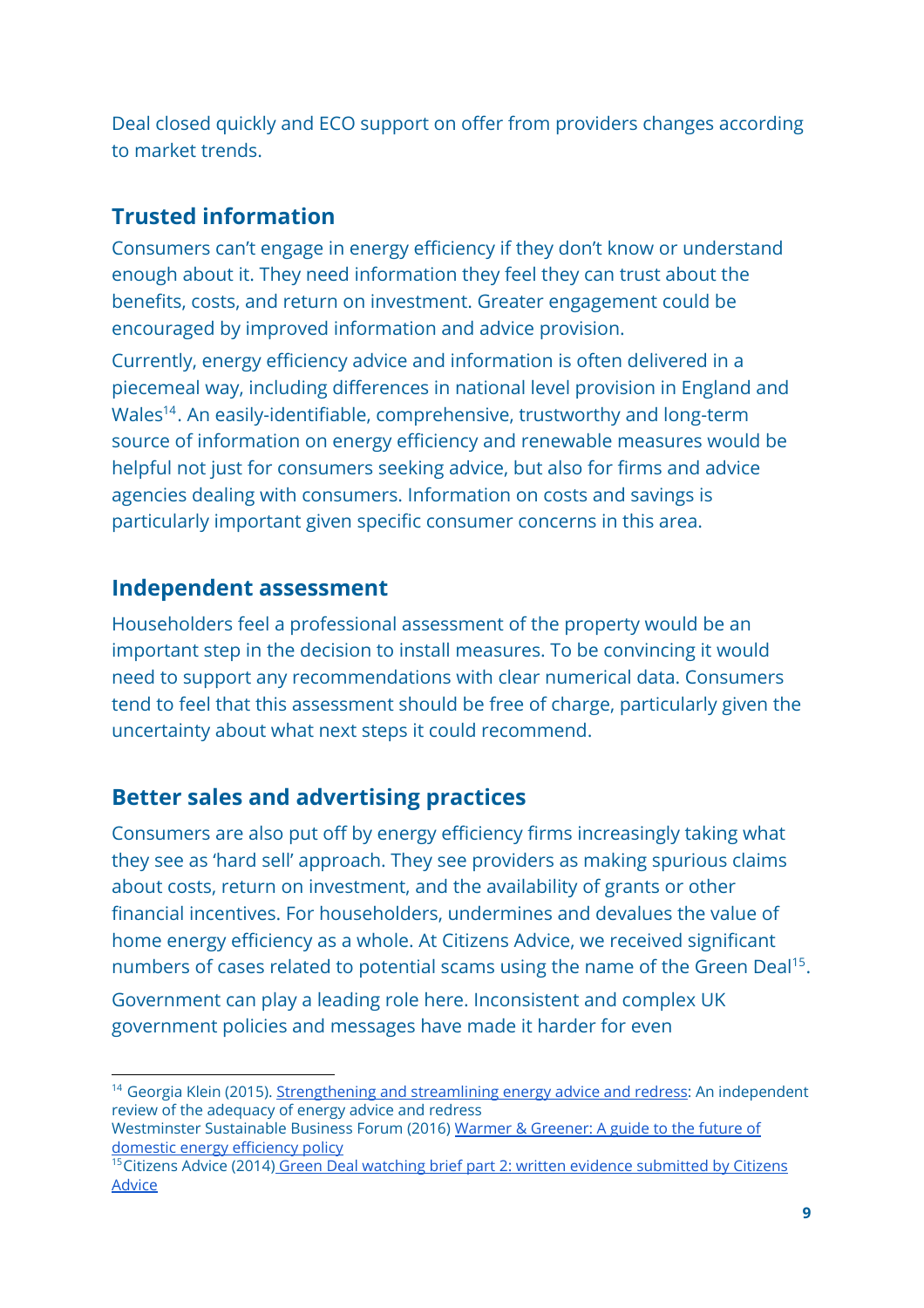well-intentioned companies to avoid misleading customers. And they can create a fertile environment for unscrupulous ones.

The behaviour of firms also needs to be addressed directly. A code of conduct for accredited providers should cover the marketing claims they make, and lead to enforcement action when misleading claims are made. This should extend to the lead generators who often contact consumers on behalf of energy efficiency firms. The ASA should develop guidance on specific issues related to marketing energy efficiency measures.

### **Motivating consumers**

#### **Incentives beyond bill savings**

Given how consumers think and feel about the subject, simply removing barriers to energy efficiency are unlikely to drive a considerable increase in uptake. Homeowners feel that additional incentives are needed here, in particular to get consumers who would not otherwise be thinking about energy efficiency to do so.

In the past, grants like the Green Deal Home Improvement Fund, have proved popular with some consumers. However, these proved financially unsustainable for government. In addition, consumers feel that grants would have limited reach beyond consumers already thinking about taking up measures. More impact could be had by linking incentives to policies that consumers already interact with, notably taxes.

#### **Rewards and penalties**

While rewards are popular, consumers suggest that rewards alone are unlikely to be enough to make them act. Some thought that a penalty for inaction could greatly increase the impact of an incentive. However there was understandable concern about the impact this might have some households and families, particularly those who are already financially stretched.

Regardless of their views on fairness, householders feel that penalties are the most *effective* way of driving action. A penalty in the form of an additional tax would tap into consumers' loss aversion and create a sense of urgency. This can have an impact beyond the value of the incentive itself and magnify its effect on behaviour.

A penalty can also reinforce wider efforts to reframe behaviours. When thinking about energy efficiency, homeowners currently don't tend to feel they have a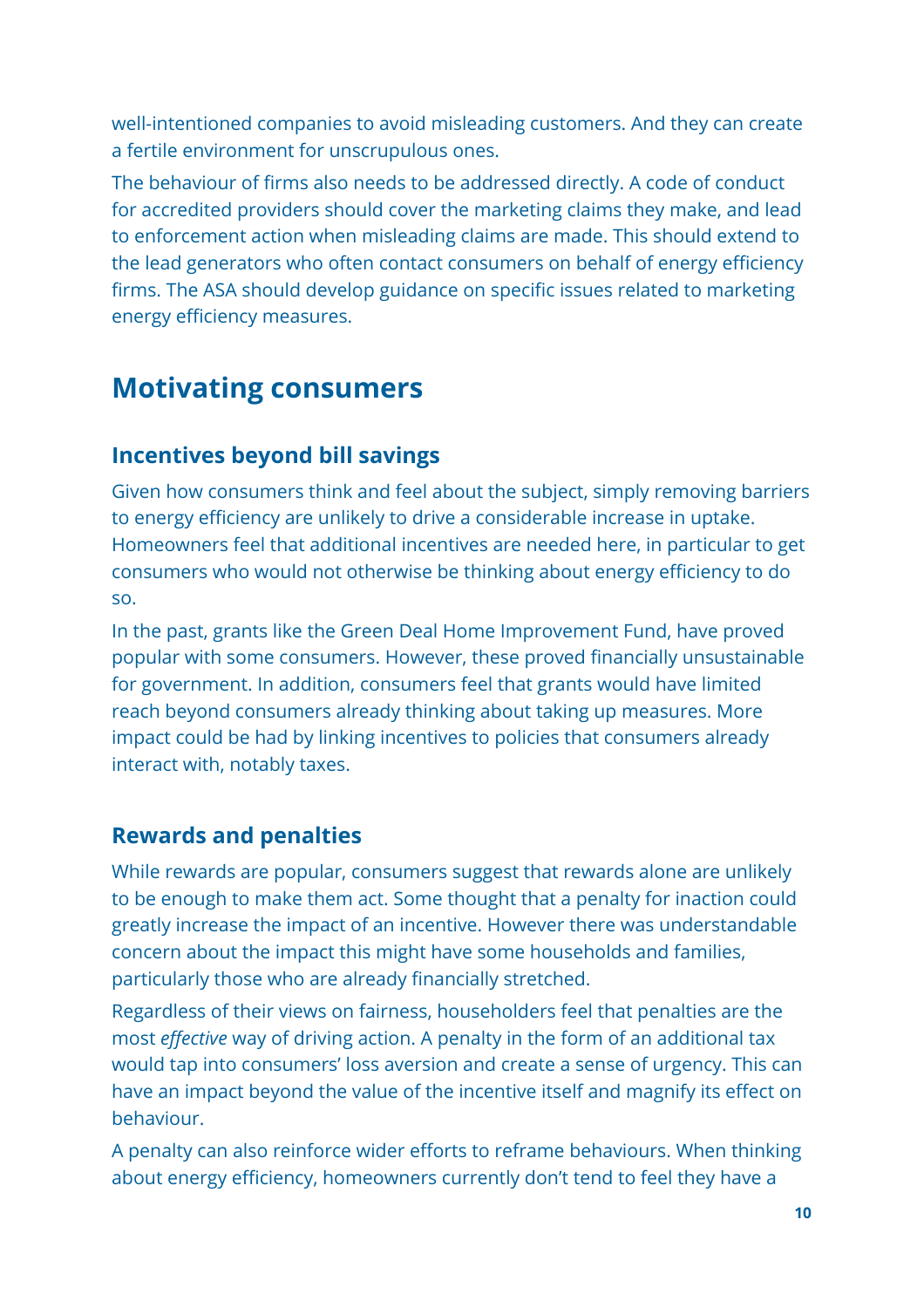personal responsibility in relation to climate change. A policy that includes penalties as well as rewards could challenge this perception, and help to reframe home energy efficiency as a social responsibility, as well as an individual priority.

Consumers feel a reward-and-penalty approach could work in a similar way to road tax, to bring the issue of energy performance to the front of mind.

#### **Testing delivery channels to increase impact**

An incentive, whether a reward, penalty or both, could be introduced through council tax and/or stamp duty. Consumers respond differently to each, and the design of any tax incentive would need to reflect this. Testing is vital to establish which type and level of tax change would be most efficient at encouraging action, while also being seen as fair by householders.

Council tax is likely to have greater potential to impact behaviour. It is a regular, substantial household expense and felt by consumers as a financial burden. It tends to be front of householder's minds and tangible to them. There is also the potential to vary council tax rates at a devolved nation level in a way that could be tailored to the different schemes and incentives offered by the Welsh and Scottish governments.

Stamp duty on the other hand can be hidden from view by being absorbed into a mortgage and may be framed as part of the cost of moving. It is felt to be less visible and tangible and, overall, less likely to motivate action. However, a stamp duty approach could have certain other advantages. Mortgage extensions have the potential to be a simple and helpful way of paying for upfront costs<sup>16</sup>. This could be integrated with a stamp duty incentive to provide a self-contained offer to consumers. Other reports have suggested that a stamp duty incentive could help develop a link between energy efficiency and house prices<sup>17</sup>. If this effect did occur, it would motivate households concerned with adding to their home's value.

Some feel that an energy efficiency incentive targeted only at homeowners or homebuyers is arbitrary and unfair. Communicating the rationale behind either incentive will thus be an important challenge.

<sup>16</sup> Policy Exchange (2016)

<sup>&</sup>lt;sup>17</sup> See ibid.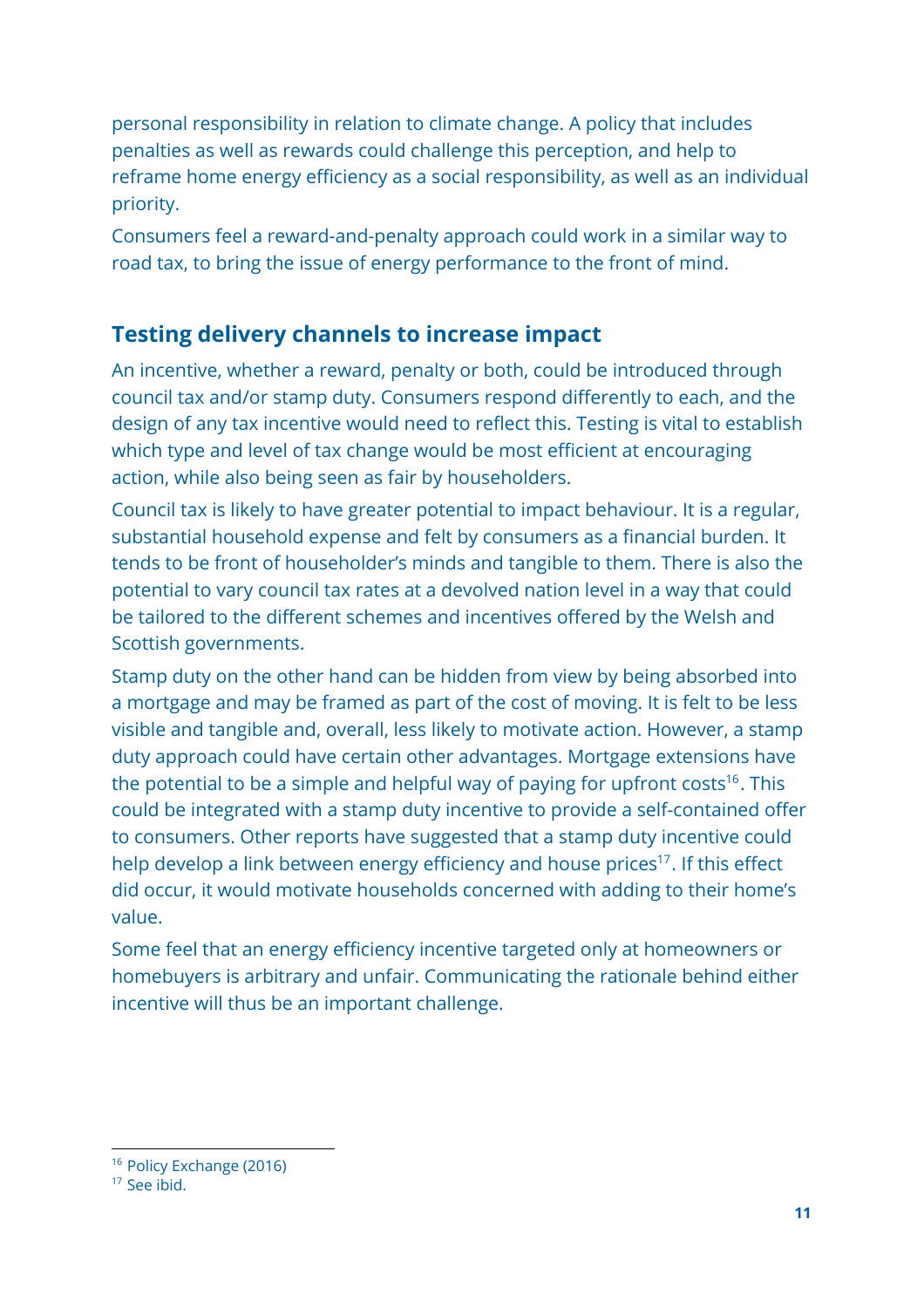#### **Framing schemes as fair**

Consumers accept that grant offers are no longer as widely available as they once were. But a tax penalty would be a cost burden on already financially-stretched households. They do not want only the well-off to be able to carry out work and reap the reward. Young families in particular feel they would be unable to finance the upfront cost of measures and would be penalised. Consumers are also concerned that a tax penalty could penalise those living in an older property, or demand action they consider unreasonable.

If a tax penalty was pursued, fairness could be baked into the design of these schemes in three ways:

- $\bullet$  First is the design of the incentive itself. With council tax, a penalty can be scaled according to property band, so householders in lower value properties pay less. A stamp duty incentive could likewise be scaled in proportion with house prices.
- Accessible finance options for those who could not otherwise afford measures.
- Time to ensure householders have a fair chance of avoiding a penalty. This could be done through a stepped approach where enablers (such as better information and an effective pay-as-you-save scheme) are introduced first, with a clear and visible long-term trajectory, ending in the introduction of a penalty tax.

## **Help to pay for energy efficiency measures**

#### **Improved pay as you save**

Despite the failure of Green Deal, a pay-as-you-save (PAYS) loan, or a low-interest loan more generally, is still an appealing concept for householders, albeit at very low interest rates (1-2%), rather than the market rates that were available under the Green Deal. Householders have little awareness of the Green Deal itself<sup>18</sup> and do not seem to have been not been put off PAYS by any negative press around it.

A loan is unlikely to prompt action by itself. But a PAYS scheme could have an important role overcoming the barrier of upfront costs alongside other incentives, particularly for younger householders, and is essential to avoid leaving behind those without upfront capital. PAYS or loan approaches have less

<sup>&</sup>lt;sup>18</sup> DECC survey research carried out July 2014 indicated 29 percent name recognition for the Green Deal. DECC (2014) [Green Deal Household Tracker Survey: July 2014 dip headline findings](https://www.gov.uk/government/publications/green-deal-household-tracker-survey-july-2014-dip-headline-findings)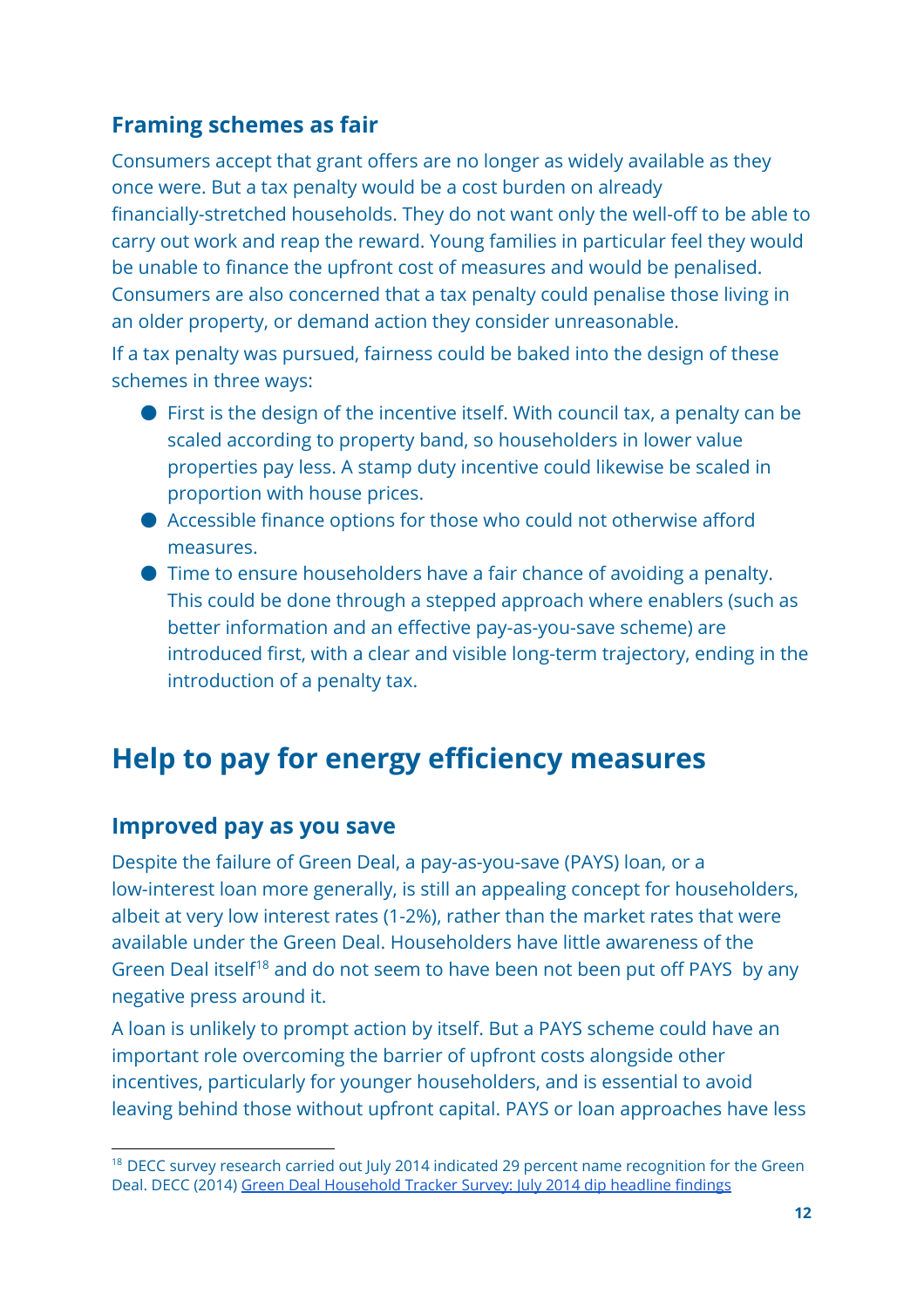appeal for older householders, for whom loans in general tend to have negative connotations. This could be addressed through the design and communication of a scheme, for example by reframing it as an investment.

## **High-quality delivery**

#### **A trusted delivery body**

Given wide mistrust of both government and energy efficiency companies, householders feel a national energy efficiency initiative would be most effective if delivered by an independent, not-for-profit, organisation, or a group of organisations. This body would have a role administering and communicating a new home energy efficiency initiative, holding a database of accredited providers, and in helping the householder assess their needs.

#### **A role for local delivery**

The nature of the research meant it did not explore the benefits for consumer engagement of local energy efficiency schemes. This has been widely covered previously<sup>19</sup>. But the recommendations here and a local delivery approach are mutually beneficial. A local delivery scheme can help trusted bodies get advice and information to consumers. At the same time our recommendations would provide an offer for able-to-pay consumers that would help local schemes to engage this group.

#### **Work delivered to a high standard**

Householders' trust and confidence in energy efficiency has started to be undermined by substandard insulation work. Consumers in south Wales spontaneously brought up reports about cavity wall insulation causing damp as a reason not to take action. More generally, consumers feel they would struggle to find reliable energy efficiency tradespeople. There are a number of reasons why making sure quality is high is particularly hard with energy efficiency measures, even compared to other home improvement sectors $20$ .

Consumers would be encouraged to engage in this market if they knew all work was going to be done to a high standard. Past research for Citizens Advice

<sup>&</sup>lt;sup>19</sup>See for example Citizens Advice (2015) [Closer to Home;](https://www.citizensadvice.org.uk/about-us/policy/policy-research-topics/energy-policy-research-and-consultation-responses/energy-policy-research/closer-to-home/) Consumer Focus (2012) [What's in it for](http://webarchive.nationalarchives.gov.uk/20130503103454/http://www.consumerfocus.org.uk/files/2012/06/Whats-in-it-for-me-IA.pdf) [me?;](http://webarchive.nationalarchives.gov.uk/20130503103454/http://www.consumerfocus.org.uk/files/2012/06/Whats-in-it-for-me-IA.pdf) IPPR (2013) [Help to Heat;](http://www.ippr.org/publications/help-to-heat-a-solution-to-the-affordability-crisis-in-energy) Which? (2015) [A Local Approach to Energy Efficiency](http://press.which.co.uk/wp-content/uploads/2015/03/EE-PDF-VERSION-FINAL-V4.pdf) <sup>20</sup> Pye Tait Consulting (2015) [Research into quality assurance in energy efficiency and low carbon](https://www.citizensadvice.org.uk/quality-assurance-in-energy-efficiency-and-low-carbon-schemes-in-the-domestic-market/) [schemes in the domestic market,](https://www.citizensadvice.org.uk/quality-assurance-in-energy-efficiency-and-low-carbon-schemes-in-the-domestic-market/) Citizens Advice